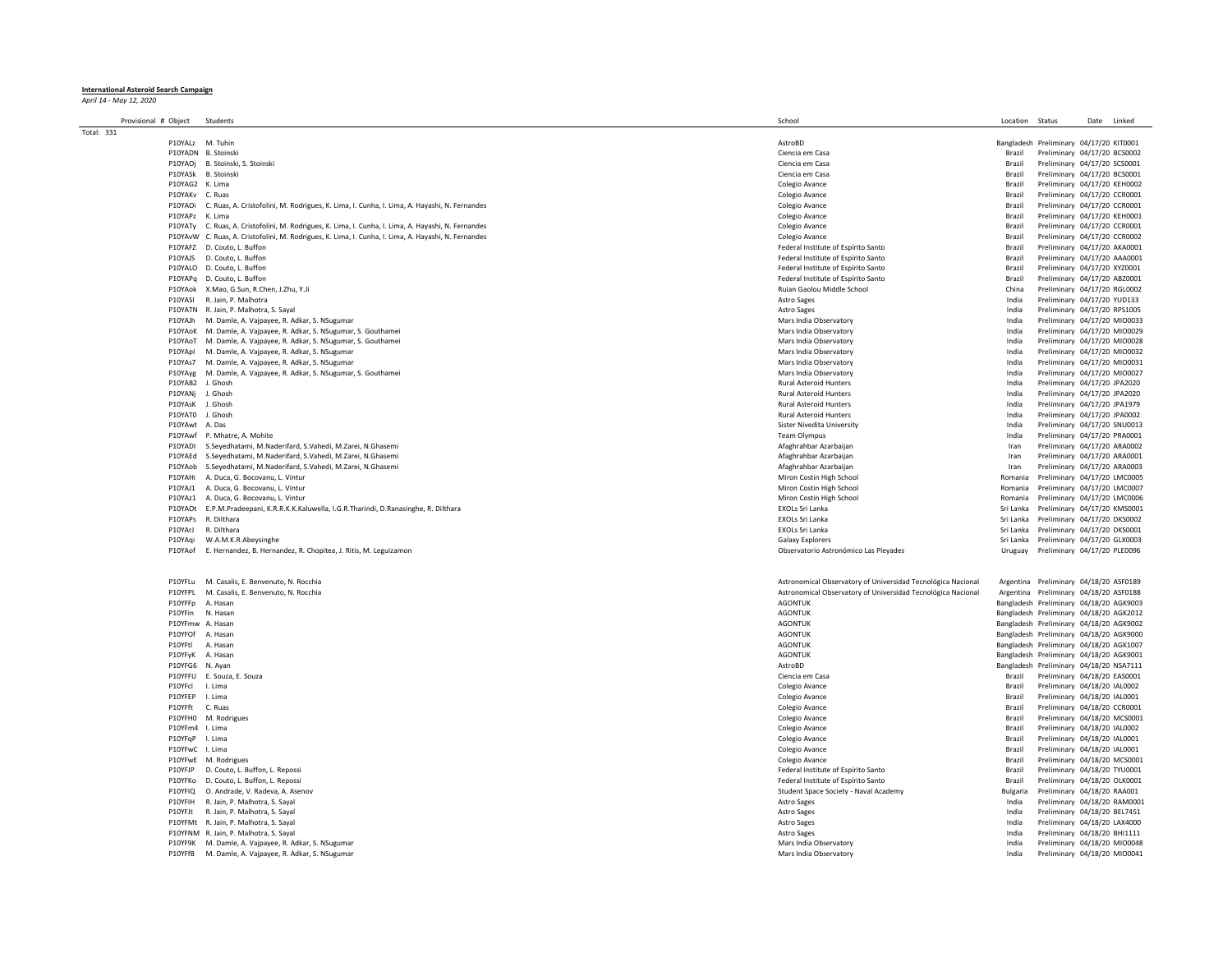P10YFk3 M. Damle, A. Vajpayee, R. Adkar, S. NSugumar, S. Gouthamei Mars India Destruction and a Destruction and a Destruction and a Destruction of Mars India Observatory Mars India Preliminary 04/18/20 MIO0040<br>P10YFOV M. P10YFOV M. Damle, A. Vajpayee, R. Adkar, S. NSugumar Mars India Observatory Mars India Observatory and the Mars India Observatory of the Mars India Preliminary 04/18/20 MIO0052<br>P10YFtM M. Damle, A. Vajpayee, R. Adkar, S. N P10YFtM M. Damle, A. Vajpayee, R. Adkar, S. NSugumar Mars India Observatory India Preliminary 04/18/20 MIO0042 Mars India Preliminary 04/18/20 MIO0035<br>
Mars India Preliminary 04/18/20 MIO0035<br>
Mars India Archiel Deservatory India Preliminary 04/18/20 MIO0037 Mars India Preliminary 04/18/20 MIO0035 P10YFyu M. Damle, A. Vajpayee, R. Adkar, S. NSugumar, S. Gouthamei Mars India District and Declement of Mars India Observatory Mars India Observatory Mars India Preliminary 04/18/20 MIO0037<br>P10YFJI P. Mahajani Preliminary P10YFJI P. Mahajani Milkyway Citizens India Preliminary 04/18/20 MWC0006 P10YFMB P. Mahajani 2012/00/20 MWC0005 Provident and a magazine and a magazine and a magazine preliminary 04/18/20 MWC0005 P10YF7d P. Modgil, D. Sharma Pathfinder India Preliminary 04/18/20 DSA0007 P10YFdO P. Modgil, D. Sharma Pathfinder India Preliminary 04/18/20 DSA0004 P10YFfh P. Modgil, D. Sharma Pathfinder India Preliminary 04/18/20 DSA0015 P10YFh2 P. Modgil, D. Sharma Pathfinder India Preliminary 04/18/20 DSA0003 P10YFpB P. Modgil, D. Sharma Pathfinder India Preliminary 04/18/20 DSA0001 P10YFRi P. Modgil, D. Sharma Pathfinder India Preliminary 04/18/20 DSA0002 P10YFTH P. Modgil, D. Sharma 2004/18/20 DSA0014 Pathfinder States and Declinionary 04/18/20 DSA0014 P10YFy8 P. Modgil, D. Sharma Pathfinder India Preliminary 04/18/20 DSA0005 P10YFC5 J. Ghosh Rural Asteroid Hunters India Preliminary 04/18/20 JPA0016 P10YFHA J. Ghosh Rural Asteroid Hunters India Preliminary 04/18/20 JPA0022 P10YFqd J. Ghosh Rural Asteroid Hunters India Preliminary 04/18/20 JPA2013 P10YFXn J. Ghosh Rural Asteroid Hunters India Preliminary 04/18/20 JPA0036 P10YFY2 J. Ghosh Mural Asteroid Hunters (India Preliminary 04/18/20 JPA0007<br>P10YG4i J. Ghosh India Preliminary 04/18/20 JPA0023 P10YG4j J. Ghosh Rural Asteroid Hunters India Preliminary 04/18/20 JPA0023 P10YFCJ A. Das Sister Nivedita University Sister Nivedita University Sister Nivedita University India Preliminary 04/18/20 SNU0023 P10YFhh A. Das Sister Nivedita University India Preliminary 04/18/20 SNU0022 P10YFhK A. Das Sister Nivedita University Sister Nivedita University Sister Nivedita University India Preliminary 04/18/20 SNU0029 P10YFte A. Das Sister Nivedita University Sister Nivedita University Sister Nivedita University India Preliminary 04/18/20 SNU0020 P10YFxA A. Das Preliminary 04/18/20 SNU0025 ميس Sister Nivedita University Sister Nivedita University India Preliminary 04/18/20 SNU0025<br>P10YFKi S. Acharya, B. Kundu Preliminary 04/18/20 SWA0002 Sky Watcher's Association **Preliminary 04/18/20 SWAO002** Sky Watcher's Association **India Preliminary 04/18/20 SWA0002** P10YF89 S.Seyedhatami, M.Naderifard, S.Vahedi, M.Zarei, N.Ghasemi Afaghrahbar Azarbaijan Iran Preliminary 04/18/20 ARA0007 P10YFFA S.Seyedhatami, M.Naderifard, S.Vahedi, M.Zarei, N.Ghasemi Afaghrahbar Azarbaijan Afaghrahbar Azarbaijan Afaghrahbar Azarbaijan Iran Preliminary 04/18/20 ARA0018<br>P10YFFT S.Seyedhatami, M.Naderifard, S.Vahedi, M.Zare eredhatami, M.Naderifard, S.Vahedi, M.Zarei, N.Ghasemi American Afazarbaidan Ararbaijan Afaghrahbar Azarbaijan and arabaijan ararbaijan arabaijan ararbaijan arabaijan arabaijan arabaijan arabaijan arabaijan arabaijan araba P10YFKR S.Seyedhatami, M.Naderifard, S.Vahedi, M.Zarei, N.Ghasemi Afaghrahbar Azarbaijan Iran Preliminary 04/18/20 ARA0016 P10YFOS S.Seyedhatami, M.Naderifard, S.Vahedi, M.Zarei, N.Ghasemi Afaghrahbar Azarbaijan Afaghrahbar Azarbaijan Afaghrahbar Azarbaijan Preliminary 04/18/20 ARA0009 (1899) 1899 (1899) 1899 (1899) 1899 (1899) 1899 (1899) 189 an Afaghrahbar Azarbaijan Azarei, M.Ghasemi Afaghrahbar Azarbaijan Afaghrahbar Azarbaijan Afaghrahbar Azarbaijan Iran Preliminary 04/18/20 ARA0004<br>Afaghrahbar Azarbaijan Iran Preliminary 04/18/20 ARA0013 Afaghrahbar Azarba P10YFsO S.Seyedhatami, M.Naderifard, S.Vahedi, M.Zarei, N.Ghasemi Arabai Arabaijan Iran Preliminary 04/18/20 Arabaijan Iran Preliminary 04/18/20 Arabaijan Iran Preliminary 04/18/20 Arabaijan Iran Preliminary 04/18/20 Araba P10YFtO S.Seyedhatami, M.Naderifard, S.Vahedi, M.Zarei, N.Ghasemi Afaghrahbar Azarbaijan Afaghrahbar Azarbaijan Iran Preliminary 04/18/20 ARA0015 er P10YG4m S.Seyedhatami, M.Naderifard, S.Vahedi, M.Zarei, N.Ghasemi Afaghrahbar Azarbaijan and Afaghrahbar Azarbaijan and astroCampania-OASDG RO1 and Preliminary 04/18/20 ARA0008<br>P10YFKI L.D'Avino, A. Catapano, M. Corbisi P10YFKl L. D'Avino, A. Catapano, M. Corbisiero, G. Ruggiero **AstroCampania-OASDG Romania-OASDG Romania-OASDG Romania-OASDG Romania-OASDG Romania-OASDG Romania-OASDG Romania-OASDG Romania-OASDG Romania-OASDG Romania-OASDG R** P10YFxO A. Duca, G. Bocovanu, L. Vintur O4/18/20 LMC0008 PHOTO ROMANIC DUCO ALLEY AND MIRON DUCO ALLEY AND MIRON DUCO ALLEY AND MIRON DUCO ALLEY AND MIRON DUCO ALLEY AND MIRON DUCO ALLEY AND MIRON DUCO ALLEY AND MIROR OF A P10YFOq J. Jooste, W. Hall, C. Ayres, D. Blane, M. Loubser WRAC South Africa Preliminary 04/18/20 WRC0003 P10YFOy J. Jooste, W. Hall, C. Ayres, D. Blane, M. Loubser P10YFo6 A. Dimas Note and the Spain Preliminary 04/18/20 CAB0007 Note and the Spain Preliminary 04/18/20 CAB0007 P10YF7P R. Dilthara (Siri Lanka Preliminary 04/18/20 EXO0004) P10YF7P R. Dilthara Sri Lanka Preliminary 04/18/20 EXO0004<br>P10YF8R R. Dilthara (Siri Lanka Preliminary 04/18/20 KAl0003) P10YF8R R. Dilthara Sri Lanka Prelimin P10YF8R R. Dilthara Numa and Dan 2012/20 KAI0003 (P10YF8R R. Dilthara Sri Lanka Sri Lanka Preliminary 04/18/20 KAI0003<br>P10YF93 R Dilthara Preliminary 04/18/20 EXONOS SYONOS Dilthara Sri Lanka Sri Lanka Preliminary 04/18/2 P10YF93 R. Dilthara Sri Lanka Preliminary 04/18/20 EXO0005 R. Dilthara EXOLS Sri Lanka Sri Lanka Dreliminary 04/18/20 EXO0005 P10YFde R. Dilthara Mare and David Sri Lanka Sri Lanka Sri Lanka Sri Lanka Sri Lanka Preliminary 04/18/20 KAI0004<br>P10YFFf R. Dilthara Preliminary 04/18/20 EXO0003 P10YFFf R. Dilthara EXOLs Sri Lanka Sri Lanka Preliminary 04/18/20 EXO0003 P10YFmX R. Dilthara **Exols Sri Lanka** Sri Lanka Sri Lanka Sri Lanka Sri Lanka Sri Lanka Preliminary 04/18/20 KAI0006 P10YFO6 E.P.M.Pradeepani, R. Dilthara entity of the state of the state of the state of the state of the state of the state of the state of the state of the state of the state of the state of the state of the state of the s P10YFs8 R. Dilthara EXOLs Sri Lanka Sri Lanka Preliminary 04/18/20 EXO0006 P10YFTn R. Dilthara EXOLs Sri Lanka Sri Lanka Preliminary 04/18/20 PCY0001 P10YFwF R. Dilthara Nicolar and the Samuel Sri Lanka Sri Lanka Sri Lanka Sri Lanka Preliminary 04/18/20 KAI0005<br>P10YG4ø R. Dilthara Preliminary 04/18/20 KAI0001 (18/20 KAI0001) P10YG4ø R. Dilthara Sri Lanka Preliminary 04 P10YG4g R. Dilthara EXOLs Sri Lanka Sri Lanka Preliminary 04/18/20 KAI0001 P10YFdt M.M.H.Muthunayake, K.L.P.M.P.Liyanapathirana, W.A.M.K.R.Abeysinghe Galaxy Explorers Sri Lanka Preliminary Galaxy Explorers Sri Lanka Preliminary 04/18/20 GLX002<br>P10YEZY E Guyen S Kus M Yanuz A Arslan (A/18/20 GACSM P10YF7Y E. Guven, S. Kus, M. Yavuz, A. Arslan Duzce Stence and Art Center Art Center Preliminary 04/18/20 SAC504 P10YFdc E. Guven, S. Kus, M. Yavuz, A. Arslan Duzce Science and Art Center and Art Center and Art Center and Art Center and Art Center and Art Center and Art Center and Art Center and Art Center and Art Center and Art Cent P10YFdZ E. Guven, S. Kus, M. Yavuz, A. Arslan Duzce Science and Art Center Turkey Preliminary 04/18/20 SAC510 P10YFil E. Guven, S. Kus, M. Yavuz, A. Arslan Duzce Science and Art Center Prefininary of the Muzce Science and Art Center Prefininary Of the Muzce Science and Art Center Prefininary Of the Preliminary 04/18/20 SAC500<br>P10Y P10YFIm E. Guven, S. Kus, M. Yavuz, A. Arslan Duzce Science and Art Center Duzce Science and Art Center Turkey Preliminary 04/18/20 SAC500<br>P10YFi2 E. Guven, S. Kus, M. Yavuz, A. Arslan Duzce Arsland Duzce Science and Art C P10YFj2 E. Guven, S. Kus, M. Yavuz, A. Arslan Duzce Science and Art Center Turkey Preliminary 04/18/20 SAC507 P10YFKX E. Guven, S. Kus, M. Yavuz, A. Arslan Duzce Art Arslan Duzce Science and Art Center Turkey Preliminary 04/18/20 SAC500 P10YFLf E. Guven, S. Kus, M. Yavuz, A. Arslan 2018/20 SACS04<br>P10YFlV E. Guven, S. Kus, M. Yavuz, A. Arslan Duzce Science and Art Center Duzce Science and Art Center Turkey Preliminary 04/18/20 SACS05<br>P10YFlV E. Guven, S. K P10YFlV E. Guven, S. Kus, M. Yavuz, A. Arslan Duzce Science and Art Center Turkey Preliminary 04/18/20 SAC505 P10YFQb E. Guven, S. Kus, M. Yavuz, A. Arslan Duzce Science and Art Center Preliminary Of the Muzical Duzce Science and Art Center Preliminary 04/18/20 SAC503 P10YFsQ E. Guven, S. Kus, M. Yavuz, A. Arslan Duzce Science and Art Center Preliminary Duzce Science and Art Center Preliminary Duzce Science and Art Center Preliminary 04/18/20 SAC503 P10YFmg Z. Cemiloglu Siradani Unutan Yildiz Gezgini Siradani Unutan Yildiz Gezgini Turkey Preliminary 04/18/20 EDZE018 P10YFmL E. Altuntas Siradani Unutan Yildiz Gezgini Turkey Preliminary 04/18/20 EDZE051 P10YFNh E. Altuntas Siradani Unutan Yildiz Gezgini Siradani Unutan Yildiz Gezgini Turkey Preliminary 04/18/20 EDZE053 P10YFJm A. Vacchi, A. Lema, M. Segovia, Y. Rua, F. Zamora, R. Cabral, D. Caballero, E. Leiza, L. Crisci, A. Maldonado, G. Rojas, J. Giovannini, S. Spinelli, V. Paolino, V. Santos, N. Cena Observatorio Astronómico de Montev

P10YFOm E. Hernandez, B. Hernandez, R. Chopitea, J. Ritis, M. Leguizamon Observatorio Astronómico Las Pleyades Uruguay Preliminary Preliminary Preliminary Preliminary Preliminary Preliminary Preliminary Preliminary Prelimi

Romania Preliminary 04/18/20 LMC0009 Sri Lanka Preliminary 04/18/20 KJD011 P10YFQf A. Vacchi, A. Lema, M. Segovia, Y. Rua, F. Zamora, R. Caballero, E. Leiza, L. Crisci, A. Maldonado Destabral, D. Crisci, A. Maldonado Observatorio Astronómico Astronómico Las Plevades Destabral, D. Ruandor Prelimin P10YFNx D. Crowson, J. Philpot Space Rock Hounds Data Preliminary 04/18/20 SRH0385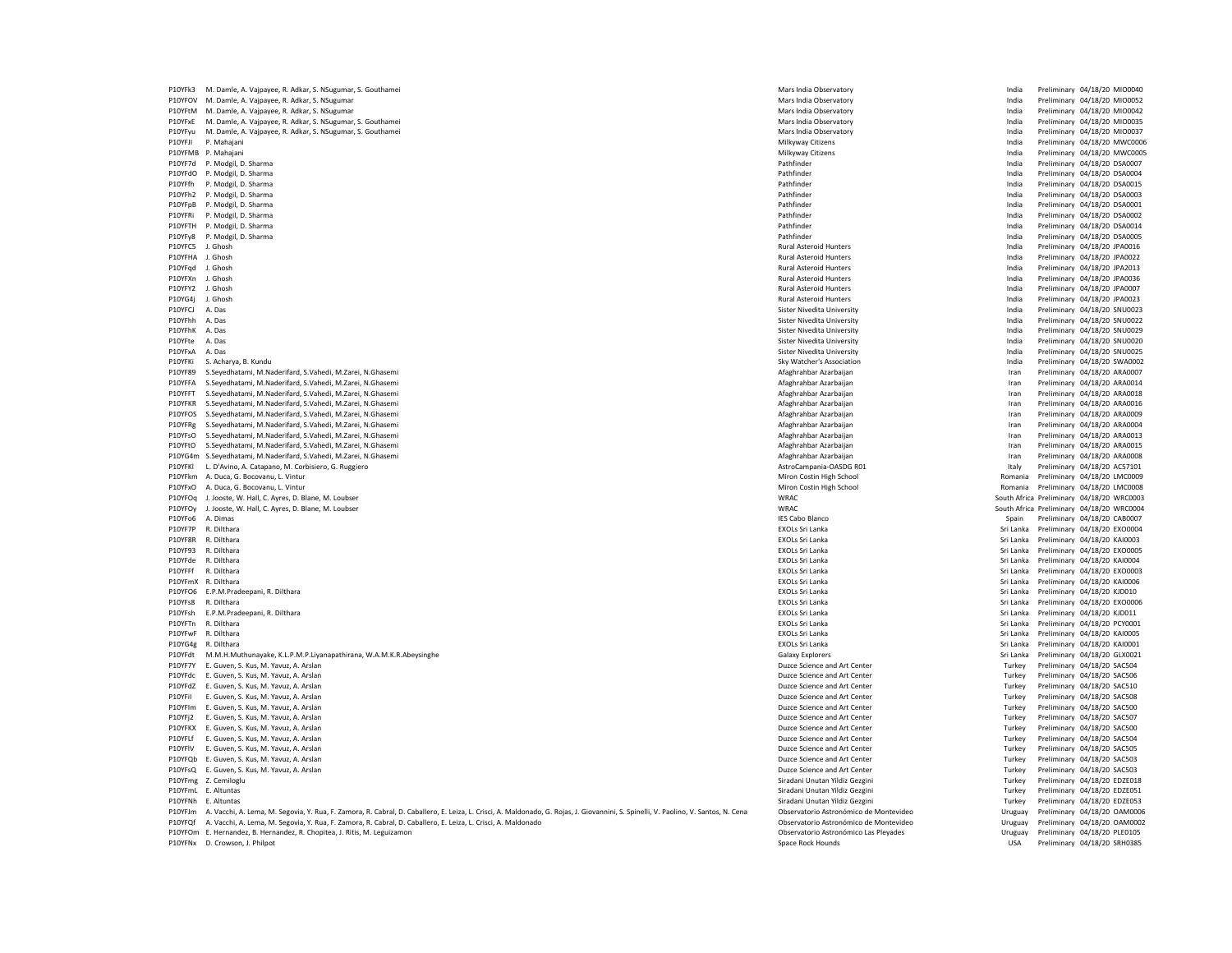P10YQ2O M. Casalis, N. Rocchia <br>P10YQ3J M. Casalis, N. Rocchia Astronomical Observatory of Universidad Tecnológica Nacional Argentina Preliminary 04/19/20 ASF0192<br>P10YQ3J M. Casalis, N. Rocchia Preliminary 04/19/20 ASF0192 P10YQ3J M. Casalis, N. Rocchia Astronomical Observatory of Universidad Tecnológica Nacional Astronomical Observatory of Universidad Tecnológica Nacional Argentina Preliminary 04/1920 Argentina Preliminary 04/19/20 ASF01920 P10YONH N. Hasan AGONTUK Bangladesh Preliminary 04/19/20 AGK6203 P10YOZV N. Hasan 2019/20 AGK6201 NASAn AGONTUK AGONTUK AGONTUK PERSEMBENG PRELiminary 04/19/20 AGK6201 NASAN AGCONTUK AGENERAL PREliminary 04/19/20 AGK6201 NASAN AGENERAL PREliminary 04/19/20 AGK6201 NASAN AGENERAL PRELimi P10YQaU N. Hasan 2019/20 AGK6202 AGONTUK AGONTUK AGONTUK AGONTUK Dangladesh Preliminary 04/19/20 AGK6202 AGK6202 AGK6202 AGK6202 AGK6202 AGK6202 AGK6202 AGK6202 AGK6202 AGK6202 AGK6202 AGK6202 AGK6202 AGK6202 AGK6202 AGK62 P10YOG9 N. Ayan AstroBD Bangladesh Preliminary 04/19/20 NSA7121 P10YPA2 N. Ayan Bangladesh Preliminary 04/19/20 NSA7140<br>P10YPgN N. Ayan Bangladesh Preliminary 04/19/20 NSA7131 P10YPgN N. Ayan Bangladesh Preliminary 04/19/20 NSA7131<br>P10YPWH N. Ayan Bangladesh Preliminary 04/19/20 NSA7141 P10YPwo N. Ayan AstroBD Bangladesh Preliminary 04/19/20 NSA7130 P10YPc7 F. Fakhera, k. Habib Astrohunt Bangladesh Preliminary 04/19/20 AHT8014 P10YPfz N. Sarker, F. Feroz, N. Preeti, F. Promi Call 2012 PGS0003 CSCOO3 PGS0003 CSCOO3 PGS0003 PGS0003 CSCOO3 P10YPfa C. Ruas Colegio Avance Brazil Preliminary 04/19/20 CCR0002 P10YQ0z C. Ruas Colegio Avance Brazil Preliminary 04/19/20 CCR0001 P10YQbm D. Couto, L. Buffon Federal Institute of Espírito Santo Brazil Preliminary 04/19/20 QQQ0001 P10YQpL D. Couto, L. Buffon Brazil Preliminary 04/19/20 NNN0001<br>P10YPVA G.Sun. X.Mao. R.Chen. J.Zhu. Y.Ji Preliminary 04/19/20 NNN0001 Parto Brazil Preliminary 04/19/20 NNN0001<br>P10YPVA G.Sun. X.Mao. R.Chen. J.Zhu. Y.Ji Pre P10YPVA G.Sun, X.Mao, R.Chen, J.Zhu, Y.Ji P10YPVC G.Sun, X.Mao, R.Chen, J.Zhu, Y.Ji Ruian Gaolou Middle School China Preliminary 04/19/20 RGL0010 P10YPWf G.Sun, X.Mao, R.Chen, J.Zhu, Y.Ji Ruian Gaolou Middle School China Preliminary 04/19/20 RGL0009 P10YPYF G.Sun, X.Mao, R.Chen, J.Zhu, Y.Ji P10YPXK G. Sun Wenzhou Astronomical Association China Preliminary 04/19/20 SGY0009 ed P10YPEH Y. Ögmen, A. Kulpcu Preliminary 04/19/20 BPL0512<br>P10YP7E R. Jain, P. Malhotra, S. Sayal (Papillary of Astro Capital Astro Capital Astro Capital Section Astro Computer Astro Capital Astro Computer R. Jain, P. Mal P10YP7E R. Jain, P. Malhotra, S. Sayal **Astro Sages** India Preliminary 04-19 of the last of the last of the last of the last of the last of the last of the last of the last of the last of the last of the last of the last o P10YPG1 R. Jain, P. Malhotra, S. Sayal Astro Sages India Preliminary 04/19/20 RPS2323 P10YPZ4 R. Jain, P. Malhotra, S. Sayal Astro Sages India Preliminary 04/19/20 RPS4002 P10YOIP M. Damle, A. Vajpayee, R. Adkar, S. NSugumar Mars India Observatory Mars India Observatory and the Mars India Observatory of the Mars India Preliminary 04/19/20 MIO0065<br>P10YOXR M. Damle, A. Vajpayee, R. Adkar, S. N P10YOXR M. Damle, A. Vajpayee, R. Adkar, S. NSugumar Mars India Observatory Mars India Observatory and Mars India Observatory and Mars India Orientary of the Mars India Orientary of Preliminary 04/19/20 MIO0068<br>P10YPta M. P10YPta M. Damle, A. Vajpayee, R. Adkar, S. NSugumar, S. Gouthamei Mars India Observatory Mars India Observatory Mars India Observatory India Preliminary 04/19/20 MIO0054<br>P10YPul M. Damle A. Vajpayee, R. Adkar, S. NSugumar P10YPul M. Damle, A. Vajpayee, R. Adkar, S. NSugumar Mars India Observatory Mars India Observatory and the computer of the computation of the computation of the computation of the computation of the computation of the com P10YQcQ M. Damle, A. Vajpayee, R. Adkar, S. NSugumar Mars India Observatory Mars India Observatory of the Mars India Observatory India Preliminary 04/19/20 MIO0064<br>P10YQfK M. Damle. A. Vaipayee. R. Adkar. S. NSugumar. S. P10YQfK M. Damle, A. Vajpayee, R. Adkar, S. NSugumar, S. Gouthamei Mars India Observatory India Observatory India Observatory India Observatory India Observatory India Observatory India Observatory India Preliminary Obser P10YQu2 M. Damle, A. Vajpayee, R. Adkar, S. NSugumar, S. Gouthamei Mars India Observatory Mars India Preliminary of 19920 MIO0058 Mars India Preliminary 04/19/20 MIO0058 Mars India Preliminary 04/19/20 MWC00058 P10YPe0 P. P10YPe0 P. Mahajani Preliminary 04/19/20 MWC0009 P. Milkyway Citizens Milkyway Citizens Milkyway Citizens Milkyway Citizens Milkyway Citizens Milkyway Citizens Milkyway Citizens Milkyway Citizens Milkyway Citizens Milkyway P10YOE1 P. Modgil, D. Sharma Pathfinder India Preliminary 04/19/20 DSA0019 P10YPfw P. Modgil, D. Sharma Pathfinder India Preliminary 04/19/20 DSA0018 P10YOEN J.Ghosh Machinary 04/19/20 JPA1313 Pateroid Hunters Rural Asteroid Hunters and the Preliminary 04/19/20 JPA1313 P10YOFa J. Ghosh Rural Asteroid Hunters India Preliminary 04/19/20 JPA0044 P10YPec J. Ghosh Rural Asteroid Hunters India Preliminary 04/19/20 JPA0069 P10YPw5 J. Ghosh Rural Asteroid Hunters India Preliminary 04/19/20 JPA0040 P10YODY A. Das notination and the preliminary 04/19/20 SNU0033 (Sister Nivedita University Sister Nivedita University Preliminary 04/19/20 SNU0033 P10YP6S A. Das Sister Nivedita University Sister Nivedita University Sister Nivedita University India Preliminary 04/19/20 SNU0034 P10YPie A. Das Sister Nivedita University India Preliminary 04/19/20 SNU0035 P10YPZ8 S. Acharya, B. Kundu Sky Watcher's Association India Preliminary 04/19/20 SWA0006 P10YQ2h S. Acharya, B. Kundu Preliminary 04/19/20 SWA0005 Particularly and the second Sky Watcher's Association Sky Watcher's Association India Preliminary 04/19/20 SWA0005 P10YPeD P. Mhatre, A. Mohite وWhatre, A. Mohite Preliminary 04/19/20 PRA0002<br>P10YPuC K. Rajbhar, H. Singh Preliminary 04/19/20 KL1007 PRAODI2 PRAODI2 PRAODI2 PRAODI2 PRAODI2 PRAODI2 PRAODI and P10YOEv S.Seyedhatami, M.Naderifard, S.Vahedi, M.Zarei, N.Ghasemi Afaghrahbar Azarbaijan Afaghrahbar Azarbaijan Afaghrahbar Azarbaijan Iran Preliminary 04/19/20 ARA0031<br>P10YOEY S.Seyedhatami, M.Naderifard, S.Vahedi, M. P10YOEY S.Seyedhatami, M.Naderifard, S.Vahedi, M.Zarei, N.Ghasemi Afaghrahbar Azarbaijan Iran Preliminary 04/19/20 ARA0031 P10YONe S.Seyedhatami, M.Naderifard, S.Vahedi, M.Zarei, N.Ghasemi Afaghrahbar Azarbaijan Iran Preliminary 04/19/20 ARA0030 P10YP6d S.Seyedhatami, M.Naderifard, S.Vahedi, M.Zarei, N.Ghasemi Afaghrahbar Azarbaijan Iran Preliminary 04/19/20 ARA0032 erimw S.Seyedhatami, M.Naderifard, S.Vahedi, M.Zarei, N.Ghasemi Afaghrahbar Azarbaijan Afaghrahbar Azarbaijan Afaghrahbar Azarbaijan Iran Preliminary 04/19/20 ARA0036<br>P10YPs0 S.Seyedhatami, M.Naderifard, S.Vahedi, M.Zarei, P10YPs0 S.Seyedhatami, M.Naderifard, S.Vahedi, M.Zarei, N.Ghasemi Afaghrahbar Azarbaijan Iran Preliminary 04/19/20 ARA0035 P10YQsI S.Seyedhatami, M.Naderifard, S.Vahedi, M.Zarei, N.Ghasemi Afaghrahbar Azarbaijan Iran Preliminary 04/19/20 ARA0034 P10YQ0q L. D'Avino, A. Catapano, M. Corbisiero, G. Ruggiero AstroCampania-OASDG R01 Italy Preliminary 04/19/20 AC40101<br>P10YOTh A. Duca G. Rocovanu L. Vintur 04/19/20 LMC0001 IMC0001 ASTROCAMPADA ACCORD MICOLOGO METAL ROMAN P10YOTh A. Duca, G. Bocovanu, L. Vintur Niron Miron Costin High School Niron Costin High School Romania Preliminary 04/19/20 LMC0001 P10YP9b A. Iturbe, M. Palma, L. Moreno, A. Mozo, M. Jurado National Astrolab Spain Preliminary 04/19/20 STL0011<br>P10YPf4 C. Higelmo. A. Iturbe, M. Palma, L. Moreno, M. Jurado National AstroLab Spain Preliminary 04/19/20 STL P10YPf4 C. Higelmo, A. Iturbe, M. Palma, L. Moreno, M. Jurado 
Spain Preliminary 04/19/20 Spain Preliminary 04/19/20 Spain Preliminary 04/19/20 Spain Preliminary 04/19/20 Spain Preliminary 04/19/2019 Spain Preliminary 04/1 P10YPf5 A. Iturbe, M. Palma, L. Moreno, A. Mozo, M. Jurado National Astrolab Annual AstroLab Spain Preliminary 04/19/20 STL0010<br>P10YPfc A. Dimas Preliminary 04/19/20 CAB0014 P10YPfc A. Dimas IES Cabo Blanco Spain Preliminary 04/19/20 CAB0014 P10YOKm E.P.M.Pradeepani entertainment of the state of the state of the state of the state of the state of the state of the state of the state of the Sri Lanka Preliminary 04/19/20 KJM002 P10YPxu E.P.M.Pradeepani EXOLs Sri Lanka Sri Lanka Preliminary 04/19/20 KJM003 P10YP1c M.M.H.Muthunayake, K.L.P.M.P.Liyanapathirana, W.A.M.K.R.Abeysinghe, T.M.G.S.Bandara, R.D.M.Sadeep explores and the state of calaxy Explorers states and the Sri Lanka Preliminary 04/19/20 GLX0040<br>P10YPe4 M.M.H.Muthu P10YPe4 M.M.H.Muthunayake, K.L.P.M.P.Liyanapathirana, W.A.M.K.R.Abeysinghe P10YPi6 M.M.H.Muthunayake, K.L.P.M.P.Liyanapathirana, W.A.M.K.R.Abeysinghe, T.M.G.S.Bandara, R.D.M.Sadeep Galaxy Explorers Galaxy Explorers Sri Lanka Preliminary 04/19/20 GLX0035 P10YOZw E. Guven, S. Kus, M. Yavuz, A. Arslan Duzce Science and Art Center Puzze Science and Art Center Preliminary 04/19/20 SAC104 P10YPG3 E. Guven, S. Kus, M. Yavuz, A. Arslan Duzce Science and Art Center Puzze Science and Art Center Preliminary 04/19/20 SAC103 P10YOAf V. Taraniuk AstroSumy Ukraine Preliminary 04/19/20 ASU0406 P10YPht A. Pereira, N. Pereira, F. Gonzalez, E. Hernandez

Physical Preliminary 04/19/20 NSA7120 P10YQzM V. Taraniuk Preliminary 04/19/20 ASU0408<br>P10YPht A. Pereira, P. Pereira, P. Gonzalez, E. Hernandez Channelez Channelez Channelez Channelez Channelez Channelez Channelez Channelez Channelez Channelez Channelez Chann

Bangladesh Preliminary 04/19/20 NSA7141 Bangladesh Preliminary 04/19/20 AHT8018 Preliminary 04/19/20 CCR0001<br>Preliminary 04/19/20 CCR0001 Preliminary 04/19/20 MWC0010 India Preliminary 04/19/20 KJL1007<br>Iran Preliminary 04/19/20 ARA0037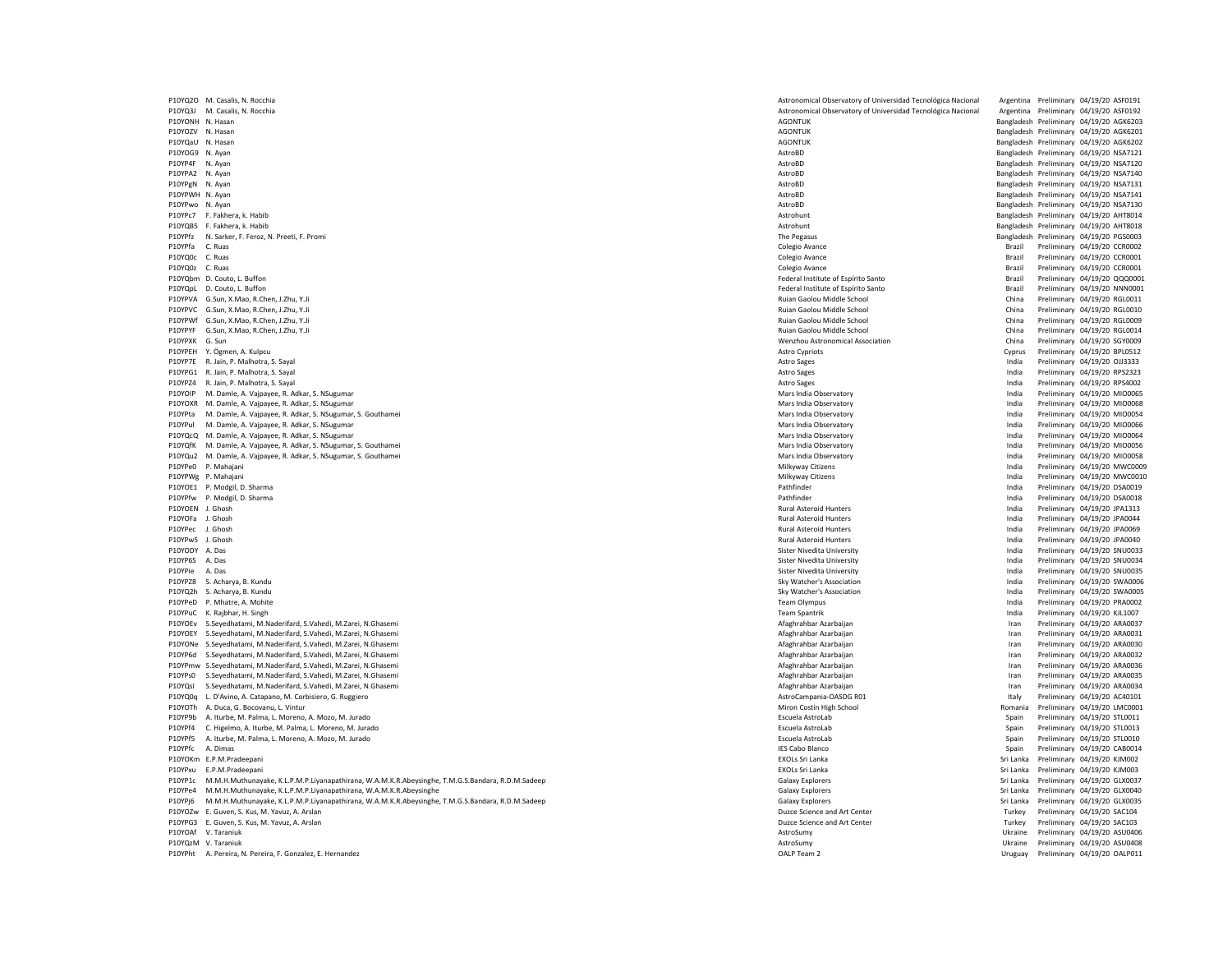|                  | P10YOJN A. Vacchi, A. Lema, M. Segovia, Y. Rua, F. Zamora, R. Cabral, D. Caballero, E. Leiza, L. Crisci, A. Maldonado, G. Rojas, J. Giovannini, S. Spinelli, V. Paolino, V. Santos, N. Cena | Observatorio Astronómico de Montevideo                       | Uruguay         | Preliminary 04/19/20 OAM0005            |
|------------------|---------------------------------------------------------------------------------------------------------------------------------------------------------------------------------------------|--------------------------------------------------------------|-----------------|-----------------------------------------|
| P10YPDh          | A. Vacchi, A. Lema, M. Segovia, Y. Rua, F. Zamora, R. Cabral, D. Caballero, E. Leiza, L. Crisci, A. Maldonado, G. Rojas, J. Giovannini, S. Spinelli, V. Paolino, V. Santos, N. Cena         | Observatorio Astronómico de Montevideo                       | Uruguay         | Preliminary 04/19/20 OAM0010            |
| P10YPha          | E. Hernandez, B. Hernandez, R. Chopitea, J. Ritis, M. Leguizamon                                                                                                                            | Observatorio Astronómico Las Plevades                        | Uruguay         | Preliminary 04/19/20 PLE0115            |
| P10YO41          | E. Hernandez, B. Hernandez, R. Chopitea, J. Ritis, M. Leguizamon                                                                                                                            | Observatorio Astronómico Las Pleyades                        | Uruguay         | Preliminary 04/19/20 PLE0114            |
| P10YOB7          |                                                                                                                                                                                             |                                                              |                 |                                         |
|                  | E. Hernandez, B. Hernandez, R. Chopitea, J. Ritis, M. Leguizamon                                                                                                                            | Observatorio Astronómico Las Pleyades                        | Uruguay         | Preliminary 04/19/20 PLE0113            |
| P10YPAr          | D. Crowson, J. Philpot                                                                                                                                                                      | Space Rock Hounds                                            | <b>USA</b>      | Preliminary 04/19/20 SRH0391            |
| P10YPVT          | D. Crowson, J. Philpot                                                                                                                                                                      | Space Rock Hounds                                            | <b>USA</b>      | Preliminary 04/19/20 SRH0393            |
| P10YQCX          | D. Crowson, J. Philpot                                                                                                                                                                      | Space Rock Hounds                                            | USA             | Preliminary 04/19/20 SRH0391            |
|                  |                                                                                                                                                                                             |                                                              |                 |                                         |
| P10Zb3b          | M. Casalis, N. Rocchia                                                                                                                                                                      | Astronomical Observatory of Universidad Tecnológica Nacional |                 | Argentina Preliminary 04/21/20 ASF0197  |
| P10ZarB          | N. Hasan                                                                                                                                                                                    | <b>AGONTUK</b>                                               |                 | Bangladesh Preliminary 04/21/20 AGK6507 |
|                  |                                                                                                                                                                                             |                                                              |                 |                                         |
| P10ZaZd          | M. Ovi, M. Hasan                                                                                                                                                                            | <b>AGONTUK</b>                                               |                 | Bangladesh Preliminary 04/21/20 AGK5001 |
| P10Zb7f          | N. Hasan                                                                                                                                                                                    | <b>AGONTUK</b>                                               |                 | Bangladesh Preliminary 04/21/20 AGK3011 |
| P10Zbfa          | N. Hasan                                                                                                                                                                                    | <b>AGONTUK</b>                                               |                 | Bangladesh Preliminary 04/21/20 AGK7112 |
| P107bhY          | N. Hasan                                                                                                                                                                                    | <b>AGONTUK</b>                                               |                 | Bangladesh Preliminary 04/21/20 AGK6506 |
| P10Zbld          | N. Hasan                                                                                                                                                                                    | <b>AGONTUK</b>                                               |                 | Bangladesh Preliminary 04/21/20 AGK8890 |
|                  |                                                                                                                                                                                             |                                                              |                 |                                         |
| P10ZbWA N. Hasan |                                                                                                                                                                                             | <b>AGONTUK</b>                                               |                 | Bangladesh Preliminary 04/21/20 AGK8889 |
| P10Zc1g          | k. Habib                                                                                                                                                                                    | Astrohunt                                                    |                 | Bangladesh Preliminary 04/21/20 AHT5038 |
| P10ZaYh          | N. Sarker, F. Feroz, N. Preeti, F. Promi                                                                                                                                                    | The Pegasus                                                  |                 | Bangladesh Preliminary 04/21/20 PGS0001 |
| P10ZbYZ          | N. Sarker, F. Feroz, N. Preeti, F. Promi                                                                                                                                                    | The Pegasus                                                  |                 | Bangladesh Preliminary 04/21/20 PGS0005 |
| P10Zaxo          | C. Ruas                                                                                                                                                                                     | Colegio Avance                                               | Brazil          | Preliminary 04/21/20 CCR0004            |
|                  |                                                                                                                                                                                             |                                                              |                 |                                         |
| P10Zb4M          | C. Ruas                                                                                                                                                                                     | Colegio Avance                                               | Brazil          | Preliminary 04/21/20 CCR0001            |
| P10ZbsD          | C. Ruas                                                                                                                                                                                     | Colegio Avance                                               | Brazil          | Preliminary 04/21/20 CCR0001            |
| P10ZbtJ          | C. Ruas                                                                                                                                                                                     | Colegio Avance                                               | Brazil          | Preliminary 04/21/20 CCR0004            |
| P10Zby2          | C. Ruas                                                                                                                                                                                     | Colegio Avance                                               | Brazil          | Preliminary 04/21/20 CCR0003            |
|                  |                                                                                                                                                                                             |                                                              |                 |                                         |
| P10ZaGr          | D. Couto, L. Buffon                                                                                                                                                                         | Federal Institute of Espírito Santo                          | Brazil          | Preliminary 04/21/20 YAK0001            |
| P10Zaqd          | D. Couto, L. Buffon                                                                                                                                                                         | Federal Institute of Espírito Santo                          | Brazil          | Preliminary 04/21/20 KHI0001            |
| P10Zaz2          | D. Couto, L. Buffon                                                                                                                                                                         | Federal Institute of Espírito Santo                          | Brazil          | Preliminary 04/21/20 HDM0001            |
| P10Zb0p          | D. Couto, L. Buffon                                                                                                                                                                         | Federal Institute of Espírito Santo                          | Brazil          | Preliminary 04/21/20 CCC0001            |
| P10Zbcl          | D. Couto, L. Buffon                                                                                                                                                                         | Federal Institute of Espírito Santo                          | Brazil          | Preliminary 04/21/20 BBB0001            |
|                  |                                                                                                                                                                                             |                                                              |                 |                                         |
| P10ZbhZ          | D. Couto, L. Buffon                                                                                                                                                                         | Federal Institute of Espírito Santo                          | Brazil          | Preliminary 04/21/20 BBB0001            |
| P10Zbax          | D. Couto, L. Buffor                                                                                                                                                                         | Federal Institute of Espírito Santo                          | Brazil          | Preliminary 04/21/20 DDD0001            |
| P10ZbrP          | D. Couto, L. Buffon                                                                                                                                                                         | Federal Institute of Espírito Santo                          | Brazil          | Preliminary 04/21/20 GGG0001            |
| P10ZbyE          | D. Couto, L. Buffon                                                                                                                                                                         | Federal Institute of Espírito Santo                          | Brazil          | Preliminary 04/21/20 KWI0001            |
| P10Zbym          | D. Couto, L. Buffon                                                                                                                                                                         | Federal Institute of Espírito Santo                          | Brazil          | Preliminary 04/21/20 AAA0001            |
|                  |                                                                                                                                                                                             |                                                              |                 |                                         |
| P10Zc45          | D. Couto, L. Buffon                                                                                                                                                                         | Federal Institute of Espírito Santo                          | Brazil          | Preliminary 04/21/20 MMM000             |
| P10ZbG5          | O. Andrade, A. Asenov, V. Radeva                                                                                                                                                            | Student Astronomical Society - Naval Academy                 | <b>Bulgaria</b> | Preliminary 04/21/20 RBA001             |
|                  | P10ZaWO O. Andrade, V. Radeva, A. Asenov                                                                                                                                                    | Student Space Society - Naval Academy                        | <b>Bulgaria</b> | Preliminary 04/21/20 RBA001             |
| P107bYV          | G.Sun, X.Mao, R.Chen, J.Zhu, Y.Ji                                                                                                                                                           | Ruian Gaolou Middle School                                   | China           | Preliminary 04/21/20 RGL0016            |
| P10Zc1I          | G.Sun, X.Mao, R.Chen, J.Zhu, Y.Ji                                                                                                                                                           | Ruian Gaolou Middle School                                   | China           | Preliminary 04/21/20 RGL0015            |
|                  |                                                                                                                                                                                             |                                                              |                 |                                         |
| P10Zc4j          | G.Sun, X.Mao, R.Chen, J.Zhu, Y.Ji                                                                                                                                                           | Ruian Gaolou Middle School                                   | China           | Preliminary 04/21/20 RGL0018            |
| P10Zb27          | G. Sun                                                                                                                                                                                      | Wenzhou Astronomical Association                             | China           | Preliminary 04/21/20 SGY0018            |
| P10ZbZe          | G. Sun                                                                                                                                                                                      | Wenzhou Astronomical Association                             | China           | Preliminary 04/21/20 SGY0011            |
| P10ZbGG          | Y. Ögmen, A. Kulpcu                                                                                                                                                                         | <b>Astro Cypriots</b>                                        | Cyprus          | Preliminary 04/21/20 BPL0520            |
| P107c3Y          |                                                                                                                                                                                             |                                                              |                 | Preliminary 04/21/20 BPL0514            |
|                  | Y. Ögmen, A. Kulpcu                                                                                                                                                                         | <b>Astro Cypriots</b>                                        | Cyprus          |                                         |
| P107aKD          | R. Jain, P. Malhotra, S. Sayal                                                                                                                                                              | <b>Astro Sages</b>                                           | India           | Preliminary 04/21/20 BHE2000            |
| P10ZaMs          | R. Jain, P. Malhotra, S. Sayal                                                                                                                                                              | Astro Sages                                                  | India           | Preliminary 04/21/20 RAM2000            |
| P10ZaSJ          | R. Jain, P. Malhotra, S. Sayal                                                                                                                                                              | <b>Astro Sages</b>                                           | India           | Preliminary 04/21/20 ARJ3000            |
| P107b1t          | R. Jain, P. Malhotra, S. Sayal                                                                                                                                                              | <b>Astro Sages</b>                                           | India           | Preliminary 04/21/20 RSP3333            |
| P107ba8          | R. Jain, P. Malhotra, S. Sayal                                                                                                                                                              | <b>Astro Sages</b>                                           | India           | Preliminary 04/21/20 ARJ5000            |
|                  |                                                                                                                                                                                             |                                                              |                 |                                         |
| P10Zbjd          | R. Jain, P. Malhotra, S. Sayal                                                                                                                                                              | <b>Astro Sages</b>                                           | India           | Preliminary 04/21/20 ARJ4000            |
| P10Zbik          | R. Jain, P. Malhotra, S. Sayal                                                                                                                                                              | Astro Sages                                                  | India           | Preliminary 04/21/20 MAN1111            |
|                  | P10ZbLt R. Jain, P. Malhotra, S. Sayal                                                                                                                                                      | <b>Astro Sages</b>                                           | India           | Preliminary 04/21/20 RAM1111            |
|                  | P10ZbmW R. Jain, P. Malhotra, S. Sayal                                                                                                                                                      |                                                              | India           | Preliminary 04/21/20 RAM3000            |
|                  |                                                                                                                                                                                             | Astro Sages                                                  |                 |                                         |
|                  | P10ZbPg R. Jain, P. Malhotra, S. Sayal                                                                                                                                                      | Astro Sages                                                  | India           | Preliminary 04/21/20 ARJ2000            |
|                  | P10ZbSe R. Jain, P. Malhotra, S. Sayal                                                                                                                                                      | Astro Sages                                                  | India           | Preliminary 04/21/20 RAM2222            |
|                  | P10ZbUA R. Jain, P. Malhotra, S. Sayal                                                                                                                                                      | Astro Sages                                                  | India           | Preliminary 04/21/20 MAN2222            |
| P10ZbGl          | S.Anirudh                                                                                                                                                                                   | Hands-on Universe India                                      | India           | Preliminary 04/21/20 HOU0002            |
|                  |                                                                                                                                                                                             |                                                              |                 |                                         |
| P10ZaKd          | M. Damle, A. Vajpayee, R. Adkar, S. NSugumar                                                                                                                                                | Mars India Observatory                                       | India           | Preliminary 04/21/20 MIO0072            |
| P10Zasl          | M. Damle, A. Vajpayee, R. Adkar, S. NSugumar, S. Gouthamei                                                                                                                                  | Mars India Observatory                                       | India           | Preliminary 04/21/20 MIO0061            |
| P10Zbds          | M. Damle, A. Vajpayee, R. Adkar, S. NSugumar, S. Gouthamei                                                                                                                                  | Mars India Observatory                                       | India           | Preliminary 04/21/20 MIO0063            |
| P10ZbgC          | M. Damle, A. Vajpayee, R. Adkar, S. NSugumar, S. Gouthamei                                                                                                                                  | Mars India Observatory                                       | India           | Preliminary 04/21/20 MIO0059            |
| P10Zbgl          | M. Damle, A. Vajpayee, R. Adkar, S. NSugumar                                                                                                                                                | Mars India Observatory                                       | India           | Preliminary 04/21/20 MIO0073            |
|                  |                                                                                                                                                                                             | Mars India Observatory                                       | India           | Preliminary 04/21/20 MIO0074            |
|                  | P10ZbMM M. Damle, A. Vajpayee, R. Adkar, S. NSugumar                                                                                                                                        |                                                              |                 |                                         |
|                  | P10ZbNr M. Damle, A. Vajpayee, R. Adkar, S. NSugumar                                                                                                                                        | Mars India Observatory                                       | India           | Preliminary 04/21/20 MIO0070            |
|                  | P10ZbRS M. Damle, A. Vajpayee, R. Adkar, S. NSugumar, S. Gouthamei                                                                                                                          | Mars India Observatory                                       | India           | Preliminary 04/21/20 MIO0055            |
|                  | P10Zbrv M. Damle, A. Vajpayee, R. Adkar, S. NSugumar, S. Gouthamei                                                                                                                          | Mars India Observatory                                       | India           | Preliminary 04/21/20 MIO0062            |
|                  | P10ZbX2 M. Damle, A. Vajpayee, R. Adkar, S. NSugumar, S. Gouthamei                                                                                                                          | Mars India Observatory                                       | India           | Preliminary 04/21/20 MIO0060            |
|                  |                                                                                                                                                                                             |                                                              |                 |                                         |
| P10ZaJi          | P. Modgil, D. Sharma                                                                                                                                                                        | Pathfinder                                                   | India           | Preliminary 04/21/20 DSA0013            |
|                  | P10Zb74 P. Modgil, D. Sharma                                                                                                                                                                | Pathfinder                                                   | India           | Preliminary 04/21/20 DSA0010            |
| P10Zbjj          | P. Modgil, D. Sharma                                                                                                                                                                        | Pathfinder                                                   | India           | Preliminary 04/21/20 DSA0009            |
|                  | P10Zbsw P. Modgil, D. Sharma                                                                                                                                                                | Pathfinder                                                   | India           | Preliminary 04/21/20 DSA0011            |
|                  | P10ZbG9 P. Mhatre, A. Mohite                                                                                                                                                                | Team Olympus                                                 | India           | Preliminary 04/21/20 PRA0001            |
|                  |                                                                                                                                                                                             |                                                              |                 |                                         |